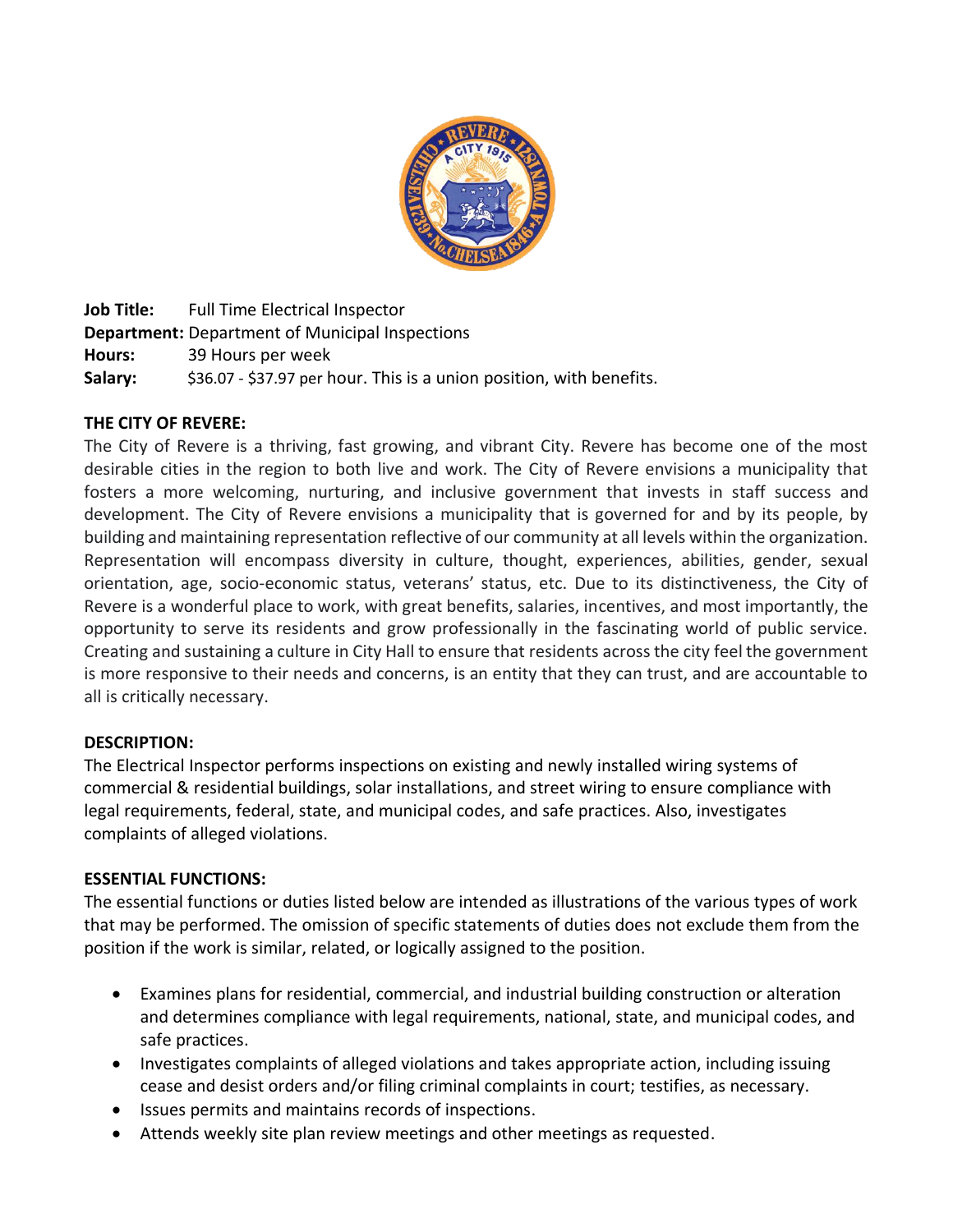- Responds to after-hours emergencies; examines causes of electrical fires at scene.
- Performs other related duties as required.
- Respond to on call assignments as needed.

## **SUPERVISION RECEIVED:**

The Electrical Inspector serves under the administrative control and direction of the Director of Municipal Inspections & Building Commissioner in strict accordance with applicable provisions of the Massachusetts General Laws. Employee performs varied and responsible functions of a technical nature requiring considerable independent judgment in the application, interpretation, and enforcement of codes; refers unusual cases to the supervisor.

## **QUALIFICATIONS:**

- Revere residency preferred.
- Must possess and maintain a valid Massachusetts Master Electricians License and a valid Massachusetts Driver's License.
- High school graduate supplemented by related vocational training preferred.
- Minimum of five years of experience in the supervision of electrical systems installed for residential, commercial, and industrial construction; or any equivalent combination of education, training and experience which provides the required knowledge, skills, and abilities to perform the essential functions of the job.
- Must be a journeyman licensed electrician pursuant to M.G.L. C.166, sec.32.
- Revere Residency preferred.

# **KNOWLEDGE, ABILITY, AND SKILLS:**

## **Knowledge**:

- Thorough knowledge of the Massachusetts Electrical Code and other applicable laws, regulations, ordinances, and codes.
- Thorough knowledge of all types of electrical installations in residential, commercial, and industrial buildings.
- Thorough knowledge of field inspection practices.

## **Abilities**:

- Ability to read and interpret blueprints, drawings, and plans.
- Able to physically access all areas and levels of construction sites.
- Ability to apply and enforce Massachusetts Electrical Code and other applicable laws, regulations, ordinances, and codes firmly, tactfully, and impartially.
- Ability to remain calm, always concentrate and perform all responsibilities in a competent manner.
- Ability to communicate effectively and efficiently both verbally and in writing.
- Ability to establish and maintain effective working relationships with City, state, and federal officials, as well as with the public.

## **Skills:**

- Excellent customer service skills.
- Skilled in using computers and other office equipment.